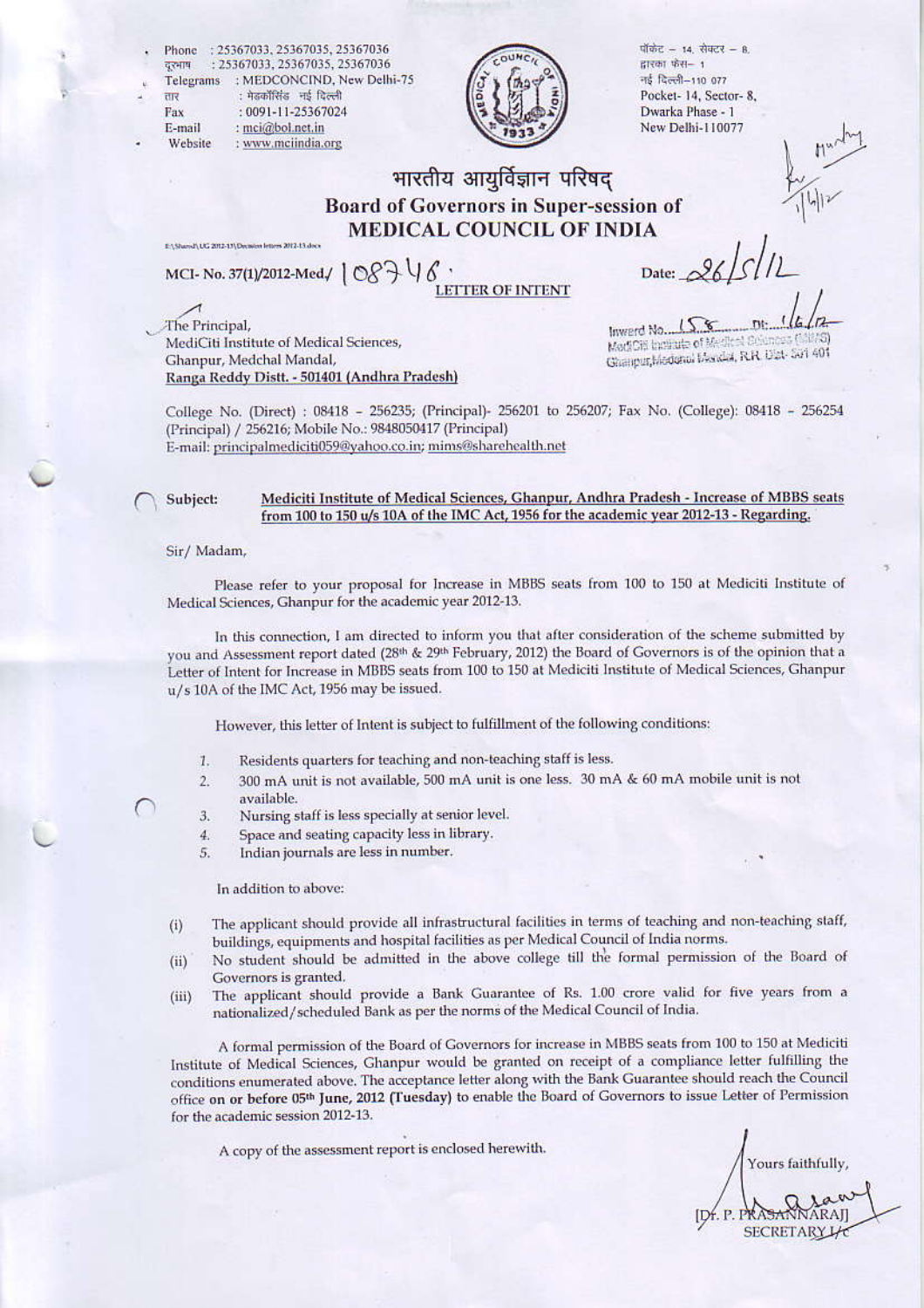Phone: : 25367033, 25367035, 25367036 : 25367033, 25367035, 25367036 दूरभाष Telegrams : MEDCONCIND, New Delhi-75 : मेडकॉसिंड नई दिल्ली तार : 0091-11-25367024 Fax E-mail : mci@bol.net.in

: www.mciindia.org

 $11MC$ 

पॉकेट - 14, सेक्टर - 8. द्वारका फंस- 1 नई दिल्ली-110 077 Pocket-14, Sector-8, Dwarka Phase - 1 New Delhi-110077

# भारतीय आयुर्विज्ञान परिषद Board of Governors in Super-session of **MEDICAL COUNCIL OF INDIA**

ESSNervilly UG 2012-135 Decision letters 2012-13 diver

Website

C

 $-2-$ 

Endst.No.MCI-37(1)/2012-Med./

Date:

Copy forwarded for information to:-

- The Special Chief Secretary, (Health, Medical & Family Welfare) Deptt., Government of Andhra 1. Pradesh, H Block, A.P. Secretariat, Hyderabad - 500022; Ph.: 040-23455824; Fax: 040-23457817; E-mail: prlseky\_hmfw@ap.gov.in
- $2.$ The Registrar, Dr. NTR University of Health Sciences, Krishna District, Vijayawada-520008 (Andhra Pradesh).
- 3. The Director Medical Education, Sultan Bazar, Koti, Hyderabad - 500195; Ph.: 040-65580942; Fax: 040-24656909; E-mail: dmedu@ap.nic.in  $4.$ 
	- The Secretary to the Govt. of India, Ministry of Health & F.W., Nirman Bhawan, New Delhi-110011.
- 5. Computer Section, Medical Council of India, New Delhi in reference to CIC order dated 28/12/2011 for further necessary action.

[Dr. P. PRASANNARAJ] SECRETARY I/c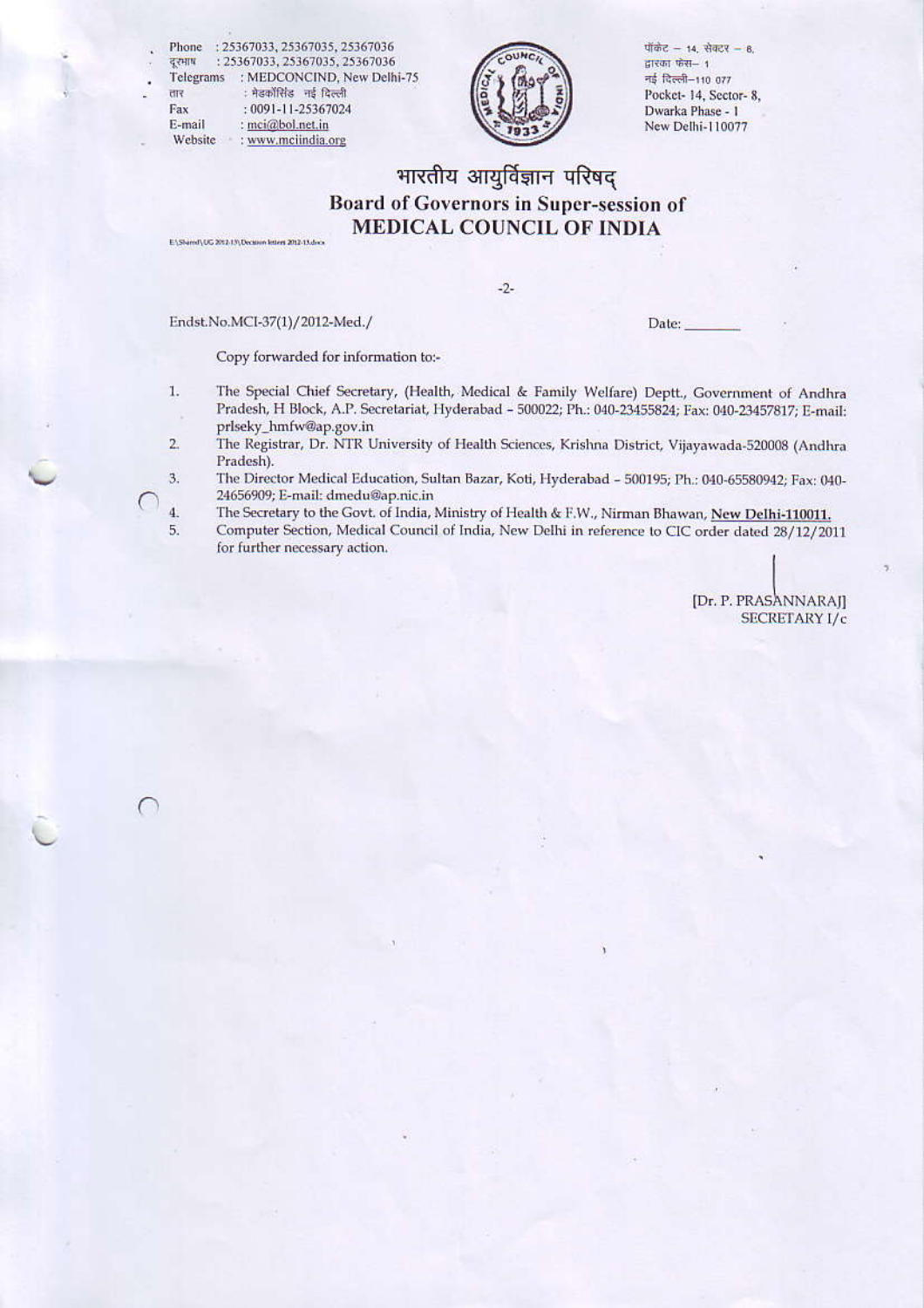Phone: 25367033, 25367035, 25367036 दूरमाय : 25367033, 25367035, 25367036 Telegrams : MEDCONCIND, New Delhi-75 : मेडकॉसिंड नई दिल्ली तार

: 0091-11-25367024

: www.mciindia.org

: mci@bol.net.in



पाँकेट - 14 सेक्टर - 8 द्वारका फंस- 1 नई दिल्ली-110 077 Pocket-14, Sector-

Dwarka Phase - 1 New Delhi-110077

### भारतीय आयूर्विज्ञान परिषद Board of Governors in Super-session of **MEDICAL COUNCIL OF INDIA**

No. MCI-34(41)(UG)/2012-Med./ A.P./  $\int$  /  $\int$  /  $\int$  3

The Principal Medicity Institute Of Medical Sciences, Ranga Reddy Madchal Mandal Distt. Ghanpur - 501401 **Andhra Pradesh** Off: 08418-256235 Mobile: 09885548994 Email: principalmedicity059@yahoo.co.in

 $-0!18612$  $176$ MadCld Institute of Madiosi Sciences (MMS) Chimput, hisdelasi Mandal, R.R. Dist-501 401

Date:

Subject: Continuance of recognition of MBBS degree granted by Dr. NTR University of Health Sciences, Vijayawada in respect of students being trained at Medicity Institute of Medical Sciences, Ghanpur - Regarding.

Sir,

 $\mathbf{R}$ 

Fax

F-mail

Website

I am directed to inform that assessment of the physical and the other teaching facilities available for continuance of recognition of MBBS degree granted by Dr. NTR University of Health Sciences, Vijayawada in respect of students being trained at Medicity Institute of Medical Sciences, Ghanpur was carried out by the Council Assessors on 28th & 29th Feb., 2012. The said assessment report was considered by the Board of Governors at its meeting held on 21<sup>st</sup> May, 2012. The Board of Governors decided that the recognition of MBBS degree granted by Dr. NTR University of Health Sciences, Vijayawada in respect of students being trained at Medicity Institute of Medical Sciences, Ghanpur be continued restricting the number of admissions to 100 (one hundred) students per year.

In addition to above, this is further to inform you that while making admissions of your college to MBBS course it shall be ensured that:

- i) No admission is permitted beyond the sanctioned intake capacity;
- ii) Selection of Students to the Medical College is in accordance with the requirements laid down in the Graduate Medical Education Regulations, 1997;
- iii) No admission is permitted beyond the cut-off date.

It shall be incumbent upon the Medical College that the information relating to admissions should be submitted within a fortnight of closure of admissions to the Council. Any failure to submit the information within this time limit would be construed that the admissions in the College were not in accordance with the statutory requirements, thereby enabling the Council to proceed in accordance with law against the College.

It is further to inform you that your institution is fully responsible to fulfill and maintain norms including the infrastructure both physical and human resource, teaching faculty and clinical material etc. throughout, as stipulated in  $\mathbf{r} \cdot \mathbf{r} \cdot \mathbf{r} \cdot \mathbf{r} \cdot \mathbf{r}$  $\left\langle \mathbf{r},\mathbf{r},\mathbf{r},\mathbf{r},\mathbf{r},\mathbf{r},\mathbf{r},\mathbf{r},\mathbf{r},\mathbf{r},\mathbf{r},\mathbf{r},\mathbf{r},\mathbf{r},\mathbf{r},\mathbf{r},\mathbf{r},\mathbf{r},\mathbf{r},\mathbf{r},\mathbf{r},\mathbf{r},\mathbf{r},\mathbf{r},\mathbf{r},\mathbf{r},\mathbf{r},\mathbf{r},\mathbf{r},\mathbf{r},\mathbf{r},\mathbf{r},\mathbf{r},\mathbf{r},\mathbf{r},\mathbf{r},$ service Color Communication dealerships and